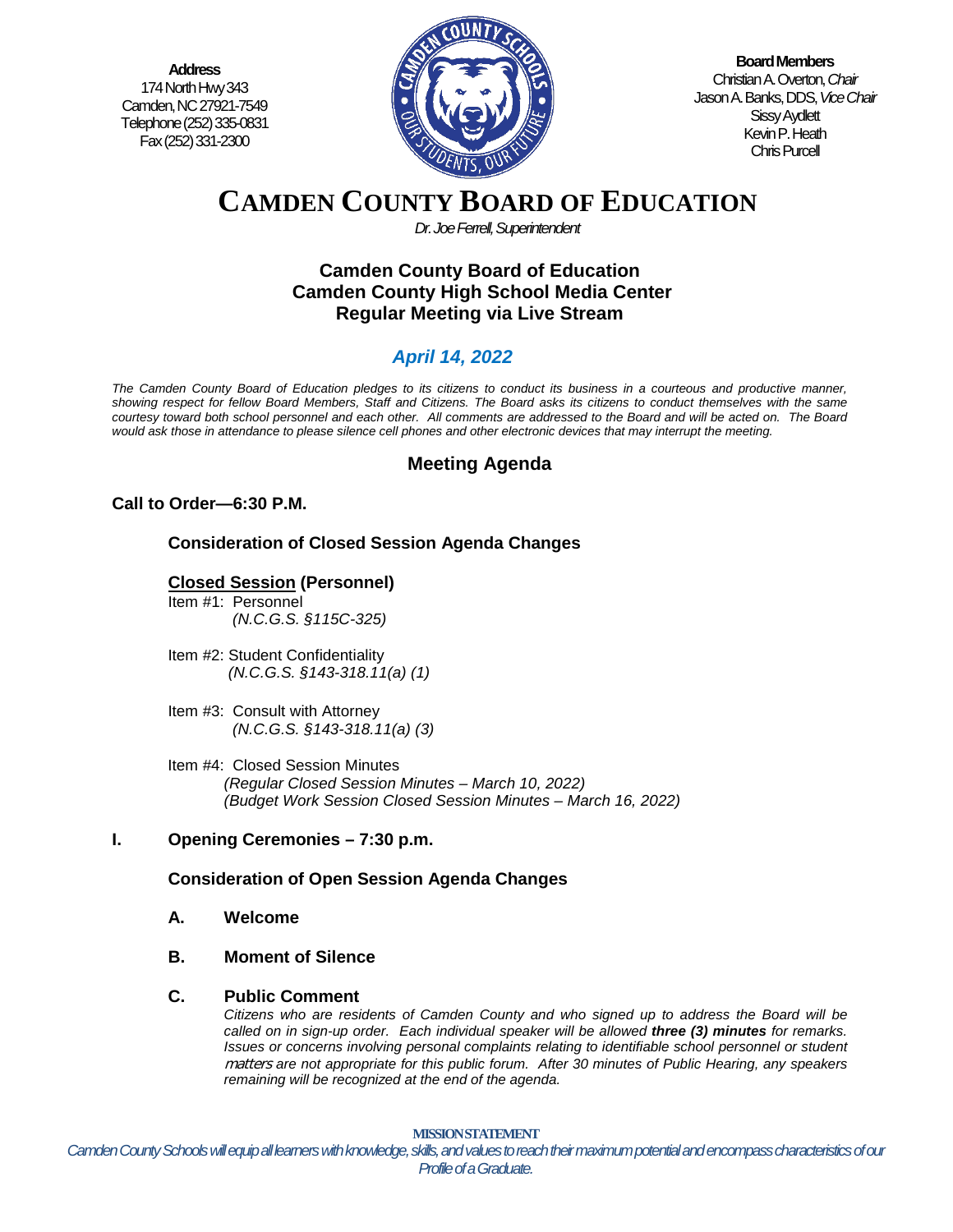- **D. Pledge of Allegiance**
- **E. Board Spotlight**
- **F. Open Session to Appear**

#### **II. Consent Agenda**

#### *The following items are recommended for approval by consent of the Board:*

- A. Approval of Minutes *(Regular Session Minutes – March 10, 2022) (Budget Work Session Minutes – March 16, 2022)*
- B. Budget Amendments *(Budget Amendments will be presented to the Board.)*
- C. Additional Fundraiser *(CMS has requested additional fundraisers be added to the 2021-2022 School Year)*
- D. Field Trip/Transportation Request Form *(Jennifer Durham, CMS Science Teacher, has submitted a request for students to travel to NC State University to compete in the state level NC Science Olympiad. The group will depart on Friday, April 22, 2022 and return on Saturday, April 23, 2022.)*

#### **III. Information Updates**

- A. New High School Project Update *(Ashley Dennis, Vice-President of Moseley Architects, will update Board Members on the new high school project.) Action: For Information Only*
- B. School Safety and Security Update *(Mike Lawrence, School Safety and Security contracted provider, will update Board Members on school safety and security.) Action: For Information Only*
- C. School Highlights *(Mike Reaves, Principal of Camden Middle School, will present CMS highlights to Board Members.) Action: For Information Only*
- D. Camden County Schools' Strategic Plan Update *(Yolanda Anderson, Chief Human Resources Officer, and Ina Lane, Chief Student Services Officer, will update Board Members on Goals 4 and Goal 5 of the Strategic Plan (August 1, 2019 to June 30, 2023).) Action: For Information Only*
- E. Superintendent's Evaluation *(Mr. Overton will discuss with fellow Board Members the evaluation process for Superintendent Ferrell and establish a timeline for completion.) Action: For Information Only*
- F. Student Board Members Update *(Senior Student Board Member, Libby Coker, and Junior Student Board Member, Morgen Brewton, will present student updates to the Board Members.) Action: For Information Only*